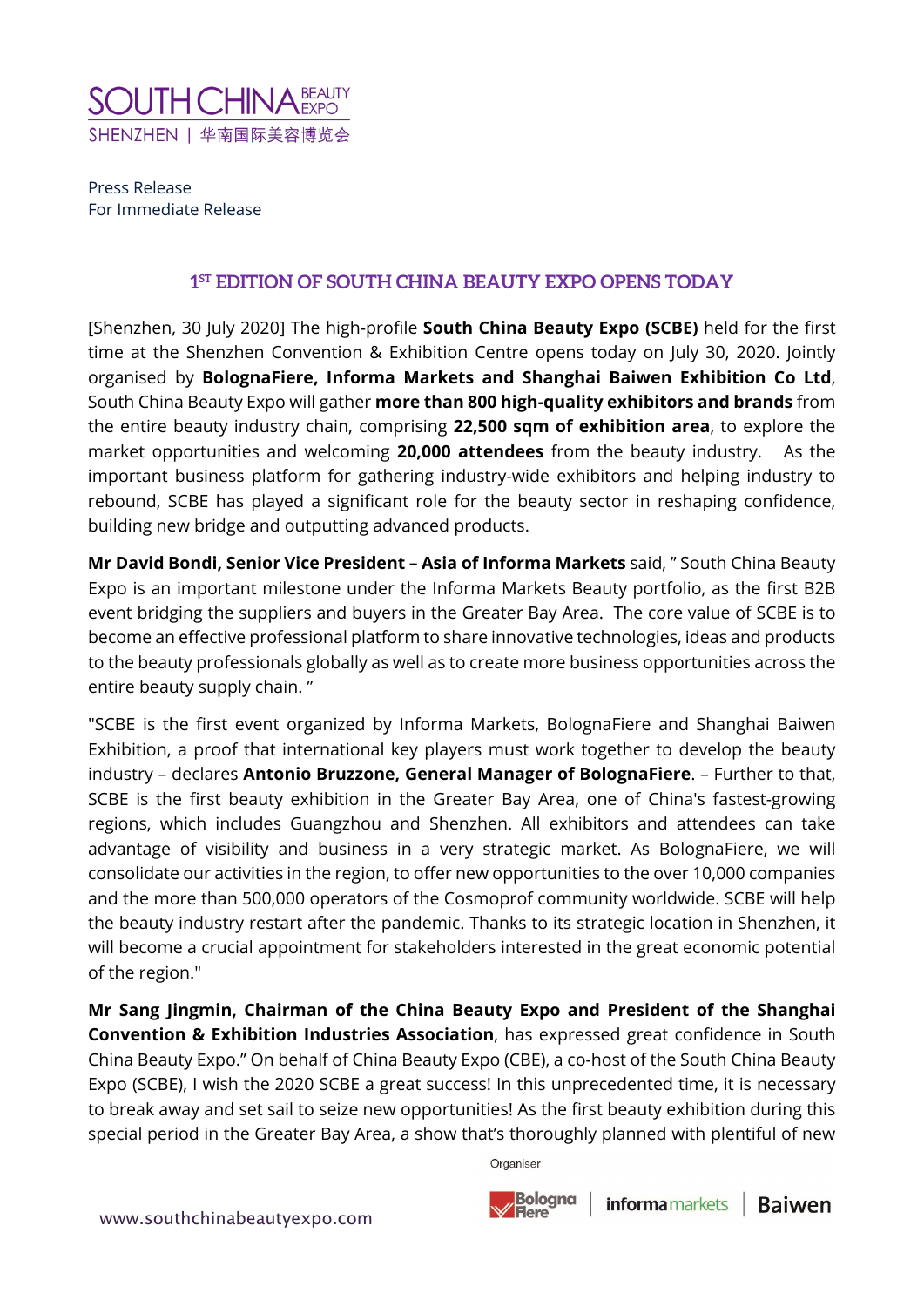features and accurate integration of both online and offline resources, it is surely to help beauty professionals dig deeper into the South China beauty market, gain trend insights, and inject new momentum into China's beauty industry!"

## **Onsite show highlights decoding new trends of beauty industry**

# **AHMA 10th Hair & Styling Awards and Hair Culture Exchange Hair Show**

It is worth mentioning that The 10th **AHMA Hair & Styling Awards and Hair Culture Exchange Hair Show**, co-organised with **Asia Hair Masters Association (AHMA)** which have always been making with the purpose of "Help Me Grow and Create the Future" for the young hairdressers to enhance skills and fashionable aesthetics through competition, will be held on day 1 of SCBE. The event will invite the **WAHL** ambassador team and the representative hairdressing masters in Guangdong to join the potential young hairdressers to conduct a hair show with both artistic and visual effects. By then, this wonderful performance and viewing experience will be shared with 600 friends in the hairdressing industry.

# **Future Shop and "LITTLE B BOX" Innovate Retail Experience**

Upgrade and innovation of retail technology are part of the concerns of the beauty industry's retail terminals. Deeply affected by the current pandemic, the offline beauty channel desperately needs mature retail technology to overtake on the corner. SCBE will join hands with **Shanghai Exland International Exhibition Co., Ltd**. to create a new **Future Shop** on the spot for the Greater Bay Area with future retail store as the carrier to show the increasingly mature Chinese retail technology, such as smart store management system and immersive experience. The coming retail experience brought by the Future Shop is worth looking forward to.

In addition, the **LITTLE B from The Beast** has partnered with SCBE and **CENTDEGRÉS** to create the "**LITTLE B BOX**", which will demonstrate how offline retailers can attract more customers by enhancing shopping experience through innovative business models.

## **KOL Live-streaming**

In recent years, live-streaming has shuffled the entire KOL industry. More and more fashion products, especially beauty brands, are looking for e-commerce KOL to generate sales. The pandemic in 2020 has accelerated the development of e-commerce and live-streaming sales. The official rise of live-streaming sales has changed the sales channels and models disruptively. SCBE's **"KOL Live-streaming"** will include many fashionistas for onsite live broadcast to realize generating sales on cloud and visiting the exhibition offline.

## **Beauty X Fashion Jewellery & Accessories**

[www.southchinabeautyexpo.com](http://www.southchinabeautyexpo.com/) The keywords such as innovation, fashion, young, and sense of science & technology are increasingly becoming the consuming concerns for younger generation whose consumption is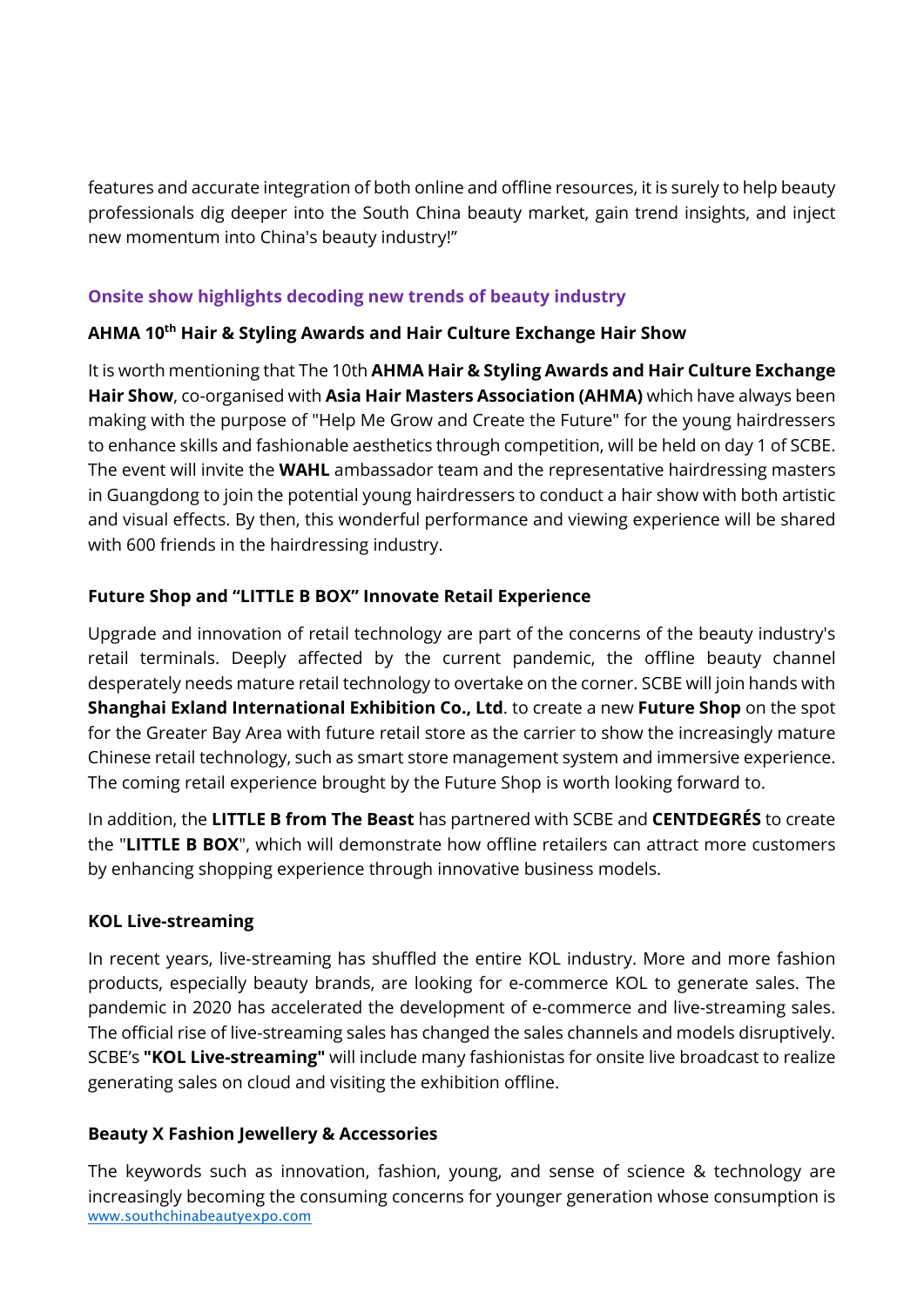a great potential market in the beauty industry. It is no exaggeration to say that Generation Z has become the mainstream consumer group for many trendy products. At the inaugural SCBE, the "**Beauty X Fashion Jewellery & Accessories**" zone, which brings together fashion accessories, independent designer brands, Guochao (national trendy) beauty brands, and trendy products of both stylish lifestyle and personal touch, will diversely meet the urgent needs of the professional visitors.

## **IP Licensing Convention**

More and more brands are facing the youthful anxieties such as how to communicate with the post-95s, post-00s and even the future post-10s, as well as how to create or develop new products for them. Undoubtedly, it is particularly important for cross-border business to identify the deep connotation and the spiritual value connection between IP and the brand.

During the exhibition, an **IP Licensing Convention** will fully demonstrate the innovative integration of the IP licensing industry and the beauty industry. The guests from **Beijing China Cultural Tourism and Creativity Co., Ltd., PPW, and Kakao Friends** will analyse the monetization strategy brought by artistic IP through substantive case studies to help the brands achieving cross-border cooperation and stand out in the new market landscape. The new crossborder idea of the integration of IP licensing and beauty industry will be interpreted at the highest level at the first SCBE.

## **Cross-border E-beauty**

Online channels and cross-border e-commerce have created through the internet an open, universal and convenient global trading platform for the beauty industry to achieve "buying globally and selling globally". To help the brands directly reaching the emerging markets, SCBE has especially set up the **E-beauty zone** where the well-known cross-border e-commerce platforms of external trade will share their new business models in the emerging foreign markets. The **concurrent Cross-border E-commerce Summit** for Beauty Exports will invite related popular platforms including Wish, Shopee and others to participate. At this summit, the up-and-coming companies can gain clear and rational understanding of the current trend of cross-border e-commerce, thus, seize the opportunity to expand overseas for accomplishing national brands internationally.

# **Special Events: treating the pain points of the industry and exploring the new needs of the beauty market in the post-pandemic era**

In order to intensively boost the beauty industry, SCBE has elaborately organized special onsite events during the exhibition including themed seminars and live activities, aiming to create valuable ideas through further discussion on the hot topics.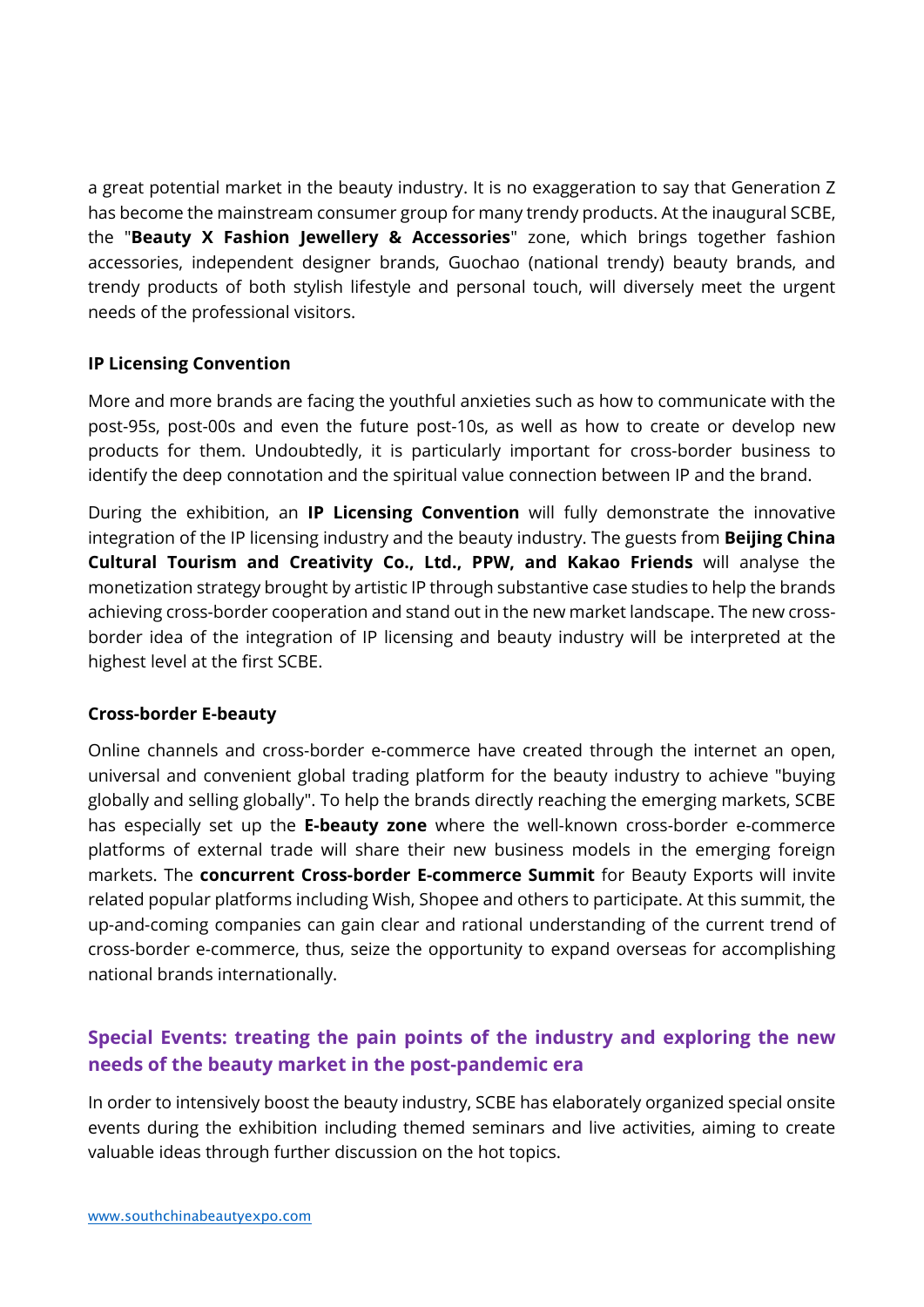The trend forecasting agency **WGSN** will help us to grasp the consumers' needs in the first place and then the innovation opportunity by exploring the coming post-pandemic beauty tendency through the discussion on the transformation of global consumption trends, future beauty strategies, innovative retails and brand strategies. Co-hosted by **Creative Capital**, the discussion on "The Brand Marketing that Dominating the Future: Green and Sustainable Development" will bring different reflection to the brand development. **Yang Design**, the wellknown industrial design company and winner of many awards such as Red Dot Design Award of Germany, iF, The DFA Design for Asia Silver Award, Forbes China's Influential Design Award, etc., will reveal the open, independent and diversify post-00 generation by presenting the insight on cosmetic packaging design based on a series of research and design. **31Ten**, which is serving many well-known enterprises, will interpret the innovative technological trend of brand marketing through the sales strategies of store-webcast, customized artificial intelligence, virtual reality and omni-channel retailing mini program. **Diary Biotec (YAT),** which is in the spotlight of the ingredient-centric, will analyse how to create a value-enabled private domain community. **Youzan**, which is specialized in the integration solution of beauty business management, will share the cases of recovery and maintenance of business growth in the postpandemic era. **Global Data** will bring new observation on the changes in consumer behaviours in the sub-sectors of beauty industry in the post-pandemic era. **Daily Chemicals Forefront**, will also interpret the market opportunities of disinfection and sterilization products with a 360 degree view.

In addition, there will be many more exciting live events, e.g., **MGP Image Design Art School**  will work with SCBE to create an innovative performance of shiny makeup where well-known makeup artists, makeup masters and experts with millions of fans will deliver the new makeup trend. The Greater Bay Area Microblading Convention hosted by the Foshan Beauty and Hair Industry Association will provide a mind-opening opportunity of face-to-face exchanges of cutting-edge technology for the practitioners.

The sudden pandemic has shocked all walks of life including the beauty industry. As the first professional beauty exhibition in the Greater Bay Area in this special moment, the resourceful SCBE is in a good cause to help the industry to get rid of the constraints and realize cornerovertaking in the post-pandemic era.

For more information and activities, please visit the SCBE website: [www.southchinabeautyexpo.com](http://www.southchinabeautyexpo.com/)

- END -

## **NOTES TO EDITORS:**

Download the high-resolution images at the following link: <https://live.photoplus.cn/live/93987550?uniqCode=wBXq0tIih6&accessFrom=qrcode>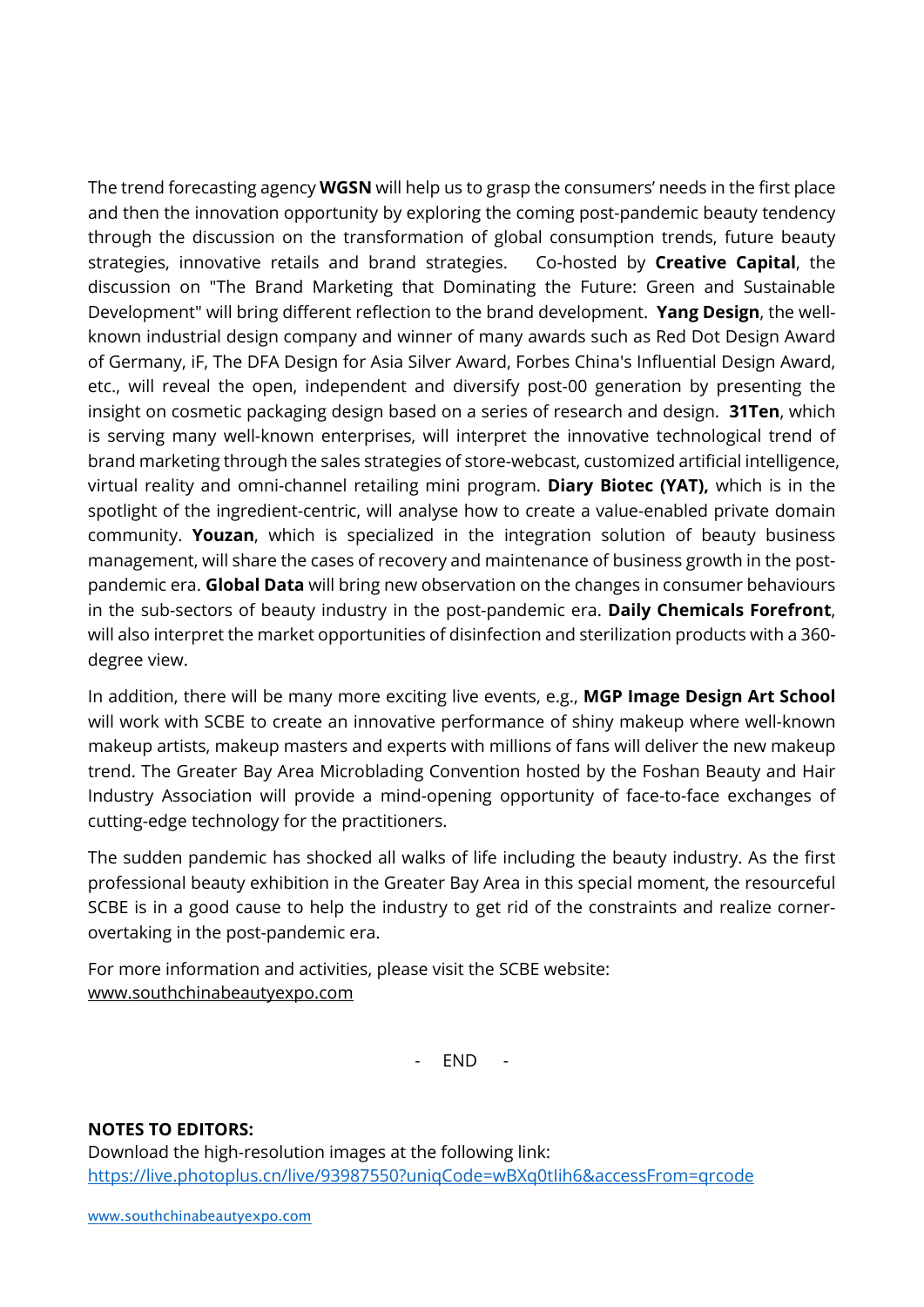#### **For media enquiries, please contact:**

Mainland China Ms Elly Li/Eugenia Zhang Informa Markets, Guangzhou T: +86.20 3895 1650 E: elly.li@informa.com

Hong Kong, China Ms Joy Zou Informa Markets, Hong Kong T: +852 2827 6211 E: joy.zou@informa.com

## **About the organiser:**

The South China Beauty Expo is organised by Informa Markets, BolognaFiere and Shanghai Baiwen Exhibition Co Ltd.

## **About INFORMA MARKETS (www.informamarkets.com)**

Informa Markets on Beauty segment has an extensive network powered by B2B events across 11 cities in Asia (Bangkok, Chengdu, Ho Chi Minh City, Hong Kong, Jakarta, Kuala Lumpur, Manila, Mumbai, Shanghai, Shenzhen, Tokyo), the world's fastest growing markets. By further expanding its strength, the Beauty Portfolio now includes a new B2B event in Miami 2021 serving the East Coast and USA, South America and Caribbean Islands regions. Informa Markets creates platforms for industries and specialist markets to trade, innovate and grow. Our portfolio is comprised of more than 550 international B2B events and brands in markets including Healthcare & Pharmaceuticals, Infrastructure, Construction & Real Estate, Fashion & Apparel, Hospitality, Food & Beverage, and Health & Nutrition, among others. We provide customers and partners around the globe with opportunities to engage, experience and do business through face-to-face exhibitions, specialist digital content and actionable data solutions. As the world's leading exhibitions organiser, we bring a diverse range of specialist markets to life, unlocking opportunities and helping them to thrive 365 days of the year. For more information, please visit [www.informamarkets.com.](http://www.informamarkets.com/)

## **About BOLOGNAFIERE GROUP (www.bolognafiere.it)**

[www.southchinabeautyexpo.com](http://www.southchinabeautyexpo.com/)  BolognaFiere Group is the world's leading trade show organiser in cosmetics, fashion, architecture, building, art and culture. The Group has a portfololio of 75 events in Italy and 25 events abroad, notably Cosmoprof Worldwide Bologna, the most important meeting point in the world for beauty professionals, established in 1967 and held in Bologna, Italy. For the 2019 edition, Cosmoprof registered more than 265,000 attendees from more than 150 countries in the world, with an increase by 10% of foreign professionals, and 3,033 exhibitors from 70 countries. The Cosmoprof platform extends throughout the entire world, with its events in Bologna, Las Vegas, Mumbai, and Hong Kong, China (with Cosmoprof Worldwide Bologna, Cosmoprof North America, Cosmoprof India, and Cosmoprof Asia). Recently the fifth exhibition of the network has been announced: Cosmoprof CBE ASEAN, in Thailand, will focus on the cosmetic industry in South-East Asia. In 2020, South China Beauty Expo, a new show in Shenzhen, China, will be scheduled in July. The Cosmoprof platform will reinforce its influence in Europe, thanks to the acquisition of the German group Health and Beauty, in South America, thanks to the collaboration with Beauty Fair -Feira Internacional De BelezaProfissional.